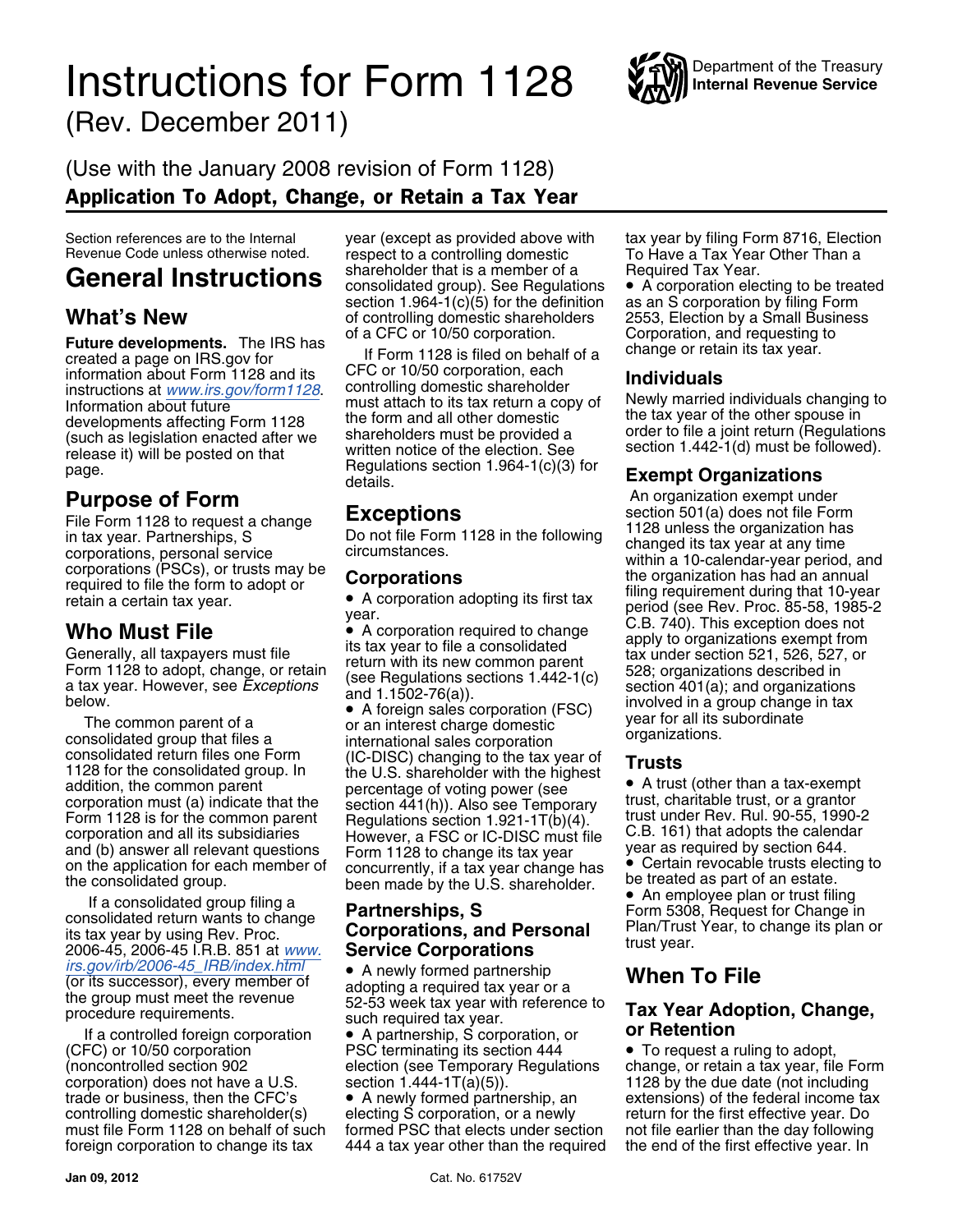• To request automatic approval to To request automatic approval to **Note.** An extension request under *result in a significant delay in the* change a tax year under Rev. Proc. 2011-1 (or its successor) *processing of your request.*<br>2006-45 (Form 1128, Part 2006-45 (Form 1128, Part II, Section A) or Rev. Proc. 2006-46, 2006-45 requires payment of a user fee. **Part III—Ruling Request** I.R.B. 859 at *[www.irs.gov/irb/](http://www.irs.gov/irb/2006-45_IRB/index.html)*<br>
2006-45\_IRB/index.html (Form 1128, **Early Applications** the applicant, file Form 1128 and th *[2006-45\\_IRB/index.html](http://www.irs.gov/irb/2006-45_IRB/index.html)* (Form 1128, **Early Applications** the applicant, file Form 1128 and the Part II, Section B), file by the due Generally, an application to adopt or date of the return (including change a tax year will not be extensions) for the short period<br>
required to effect the change. A Form the end of the short period.<br>
1128 filed by a controlling domestic<br>
shareholder (or its common parent)<br>
on behalf of a CFC or 10/50<br>
corporation is du that shareholder's (or its common<br>
parent's) income tax return for its tax If Part II (automatic approval request) The IRS will acknowledge receipt<br>
year with or within which ends the application is to the application with

• For an individual filing to change to<br>
a calendar year under Rev. Proc.<br>
2003-62, 2003-32 I.R.B. 299 at [www.](http://www.irs.gov/irb/2003-32_IRB/index.html)<br>  $\frac{r}{s}$  must attach a copy of Form 1128 to<br>  $\frac{r}{s}$  must attach a copy of Form 1128 to<br>  $\frac{r}{s}$  must a 1128 must be filed on or before the<br>due date (including extensions) for<br>filing the federal income tax return for<br>the short period required to effect the<br>10/50 corporation, the controlling<br>the short period required to effec

 $\bullet$  To change a tax year under Rev.

considered as timely filed under **Note.** If a corporation is required to Regulations section 301.9100-1 when file Form 1128 with its tax return and

2011-7, 2011-1 I.R.B. 233 at *[www.irs.](http://www.irs.gov/irb/2011-01_IRB/index.html)* line 2. Do not file Form 1128 with the *gov/irb/2011-01\_IRB/index.html* and above address for automatic approval *[gov/irb/2011-01\\_IRB/index.html](http://www.irs.gov/irb/2011-01_IRB/index.html)* and

the case of a change in tax year, the *[www.irs.gov/irb/2011-01\\_IRB/index.](http://www.irs.gov/irb/2011-01_IRB/index.html) Do not file a request for*

information on requesting a ruling.

change a tax year will not be **National Office. Mail Form 1128 to:**<br>considered if it is submitted before

applies to the applicant, file Form of the application within 45 days. You<br>1128 with the Internal Revenue can inquire about the status of the first effective year of the CFC or 10/ 1128 with the Internal Revenue can inquire about the status of the CFC or 10/ Service Center, Attention: Entity application by writing to: **Formation.** Service Centrol, where the applicant's income **• Control** Centrol, where the applicant's income • Control Clerk, CC:ITA

the short period required to effect the 10/50 corporation, the controlling no communication is received from change. the IRS regarding the application<br>■ To change a tax year under Rev. iointly executed consent described in within 90 days, contact the Control •<br>Pequiptions soction 1.064.1(o)(3)(ii) Clerk. Proc. 85-58 (Form 1128, Part II, Regulations section 1.964-1(c)(3)(ii) Clerk.<br>Section D), file by the 15th day of the must file Form 1128 with its tax return Exempt organizations requesting a Section D), file by the 15th day of the must file Form 1128 with its tax return Exempt organizations requesting<br>5th calendar month after the end of for its tax year with or within which ruling should send Form 1128 and 5th calendar month after the end of for its tax year with or within which for tuling should send Form 11<br>the short period. ends the first effective year of the the application user fee to: the short period. ends the first effective year of the the short period. The application user feeds to: CFC or the 10/50 corporation. The **Late Applications**<br>
Generally, an application filed after<br>
the appropriate due date stated<br>
above is considered late.<br>
However, applications filed within<br>
90 days after the due date may be<br>
above the appropriate due date

Regulations section 301.9100-1 when file Form 1128 with its tax return and<br>the applicant establishes that:<br>1. The taxpayer acted reasonably<br>and in good faith and<br>2. Granting relief will not prejudice<br>the Form 1128 with the

Applications that are filed more<br>than 90 days after the due date are<br>presumed to jeopardize the interests<br>of the Government, and will be<br>approved only in unusual and<br>compelling circumstances.<br>The same of the requested tax Under either circumstance, an (for example, a calendar tax year), file **Individuals** extension request must be filed under Form 1128 as an attachment to Form If this application is for a husband and Procedure and Administration 2553 to ensure that the S corporation wife, enter both names on the line Regulations section 301.9100-3 and is permitted the tax year requested on "Name of filer." Both husband and is a ruling request under Rev. Proc. Form 2553. See Form 1128, Part II, wife must sign the application on the<br>2011-7, 2011-1 I.R.B. 233 at www.irs. line 2. Do not file Form 1128 with the line "Signature and date." is subject to public inspection under requests. For information on where to **Partnerships** file Form 2553, see the Instructions Show the partnership name, followed<br>for Form 2553. See the Instructions by the signature of a general partner section 6110. See section 7 of Rev. file Form 2553, see the Instructions Show the partnership name, followed<br>Proc. 2011-1, 2011-1 I.R.B. 1 at for Form 2553. by the signature of a general partner

first effective year is the short period *[html](http://www.irs.gov/irb/2011-01_IRB/index.html)* (updated annually) for *automatic approval with either* required to effect the change.<br> **Automatic and annually** for *automatic approval with either* required to effect t **CAUTION** *automatic approval with either*<br> *address below. Doing so will*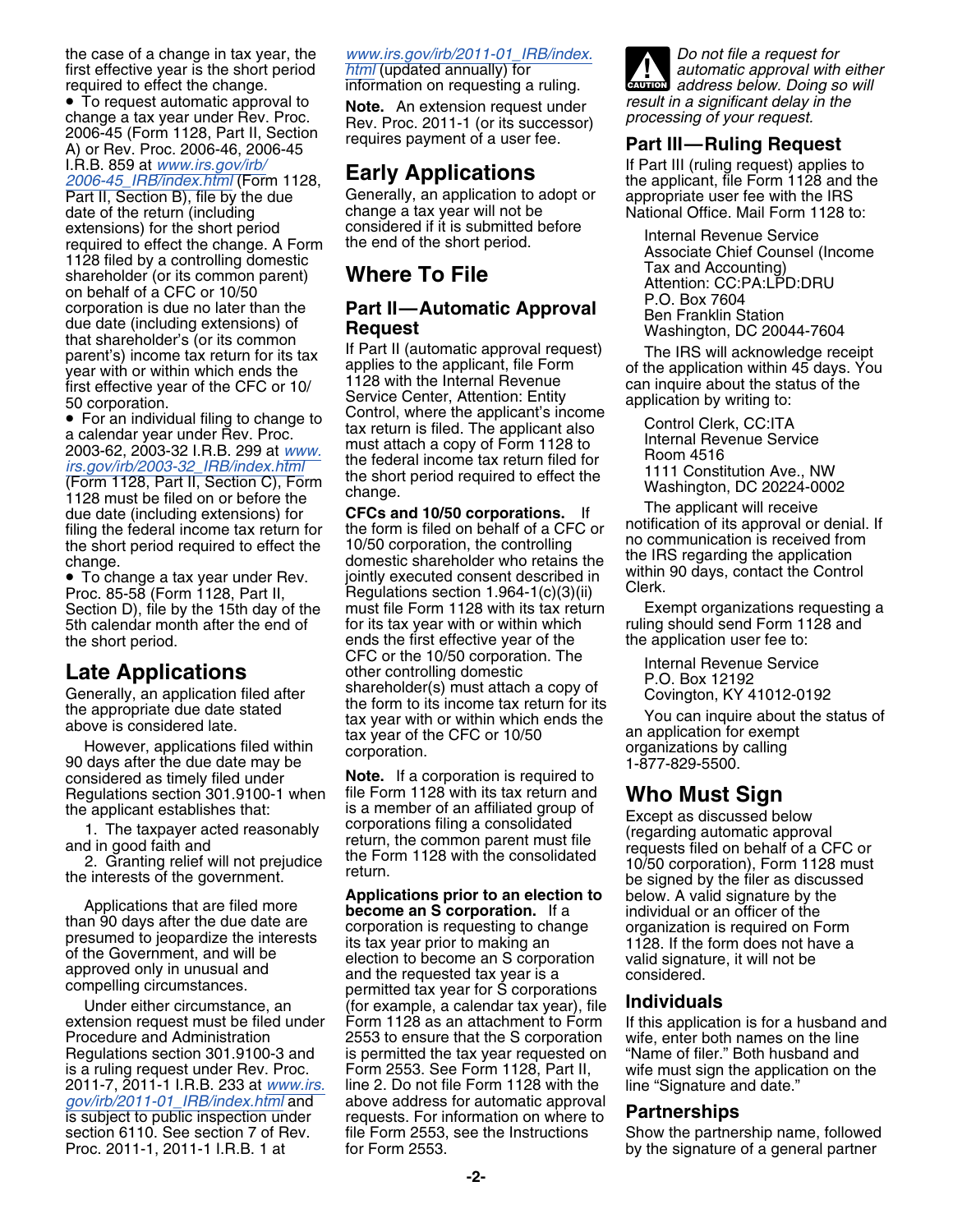other person legally authorized to **Preparer (Other Than Filer/** SSN, it must apply for one. An EIN sign.

U.S. trade or business and filing Form<br>
1128 as the applicant, follow the<br>
same rules as other corporations (see<br>
All Other Filers below). If the form is<br>
being filed on behalf of a CFC or 10/<br>
50 corporation by its contro

designated (controlling domestic) attachment to Form 1128. The form an EIN, see the instructions for an EIN, s<br>Shareholder that retains the iointly shareholder that retains the jointly executed consent as provided for in<br>
Regulations section 1.964-1(c)(3)(ii).<br>
A schedule listing the name(s) and<br>
identifying number(s) of the application is filed for a husband<br>
identifying number(s) of the and wife who fi Also, the controlling domestic<br>
shareholder(s) must satisfy the<br>
requirements of Regulations section<br>
1.964-1(c)(3). If the designated<br>
(controlling domestic) shareholder is<br>
a member of a consolidated group,<br>
a member of

of the company and the signature of EIN. street address line "C/O" followed by

or a member-manager on behalf of a<br>
inited liability company.<br>
Interestigate the president, vice president, vice president,<br>
inted liability company.<br>
Individuals enter their social security<br>
inted liability company.<br>
Indi

# sign. **Preparer (Other Than Filer/** may be applied for:<br> **Preparer (Other Than Filer/** may be applied for:<br> **Preparer (Other Than Filer/** e Online—Click on *Employer ID*

Tax-Exempt Organizations<br>
Show the name of the organization<br>
and the signature of a principal officer<br>
or other person authorized to sign,<br>
followed by his or her title.<br>
the case of an automatic approval<br>
the case of an a

and automatic approval requests. All applicants must complete Part I.<br> **Ruling request.** A ruling request Attachments to Form 1128 must<br>
application that is filed on behalf of a show the applicant's name,<br>
CFC or 10/50 cor CFC or 10/50 corporation must be identifying number, and address. Also<br>signed by an authorized officer of the indicate that the statement is an For more information on applying<br>designated (controlling domestic) attachment

then an authorized officer of the component of the common parent must sign. Do not consolidated group of corporations, **Foreign corporations.** If the common parent must sign. Do not consolidated group of corporations, **For** sign the copy of Form 1128 filed with enter the name and employer applicant is a foreign corporation that<br>the income tax return identification number (EIN) of the is not otherwise required to have or the income tax return.<br> **Cultimatic approval request** Ap parent corporation on the first line as obtain an EIN, enter "Not applicable" **Automatic approval request.** An parent corporation on the first line as obtain an EIN, enter "Not applicable"<br>automatic ruling request application the filer and enter the name(s) and in the space provided for the<br>that is 1.964-1(c)(3)(ii).<br>**All Other Filers All Other Filers** applicant, attach a statement listing of a third party (such as an an angle and party (such as an an angle and party (such as an an angle and party (such as an an an The application must show the name each filer's or applicant's name and accountant or attorney), enter on the

parent, the form should be signed by<br>Show the name of the trust and the an authorized officer of the common (regarding foreign corporations), if the<br>signature and title of the fiduciary or parent corporation. applicant doe

Form 1128 attached to<br> **CFC or 10/50 Corporation** the income tax return does not need<br>
For a CFC or 10/50 corporation with a to be signed.<br>
For a CFC or 10/50 corporation with a to be signed.<br>
Number.

controlling domestic shareholder(s) return, the names of both should<br>must be attached to the application. appear in the heading. The SSA at 1-800-772-1213. It is also<br>available from the SSA website at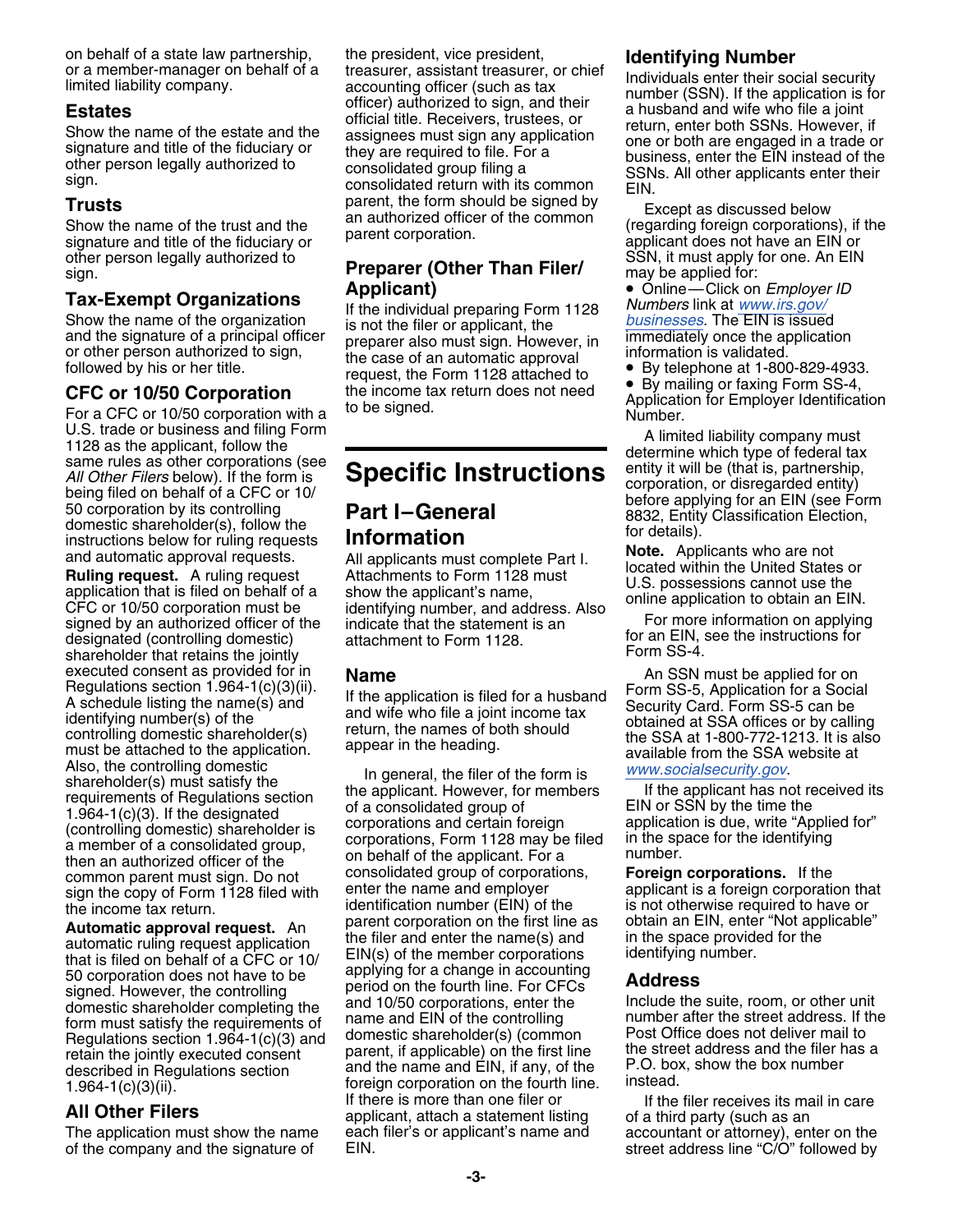Exercise the type of entity filing this that is a domestic corporation. For example, an entity and the procedures of either accounting period at any time within application. For example, an entity that is a domestic corpor

Lines za and zp. If the requested<br>year is a 52-53-week tax year, *sections of Part II listed below.* 2006-45. describe the year (for example, last 3. Is a shareholder of a FSC or<br>Saturday in December or Saturday Complete Part II if the applicant IC-DISC, as of the end of the short Saturday in December or Saturday Complete Part II if the applicant<br>nearest to December 31). A can use the automatic approval rules<br>52-53-week tax year must end on the under one of the sections listed below period. For exce

Line 2c. The required short period<br>
fellowing the close of the old tax year<br>
day of the close of the old tax year<br>
day of the rew tax year generally<br>
day of the new tax year generally<br>
day of the new tax year generally<br>
d

- 
- 
- 

Part II is completed by applicants<br>requesting automatic approval of a **Corporations**<br>change in tax year under: Rev. Proc. 2006-45 provides 12. Has a required tax year (for

the third party's name and street • Rev. Proc. 2006-46 (pass-through corporation complying with all the address or P.O. box. entities).

• Rev. Proc. 76-10, 1976-1 C.B. 548 established a business purpose and The person to contact must be the as modified by Rev. Proc. 79-3, obtained the approval of the IRS to person authorized to sign the Form 1979-1 C.B. 483, and Rev. Proc. change its accounting period. See 1128, or the applicant's authorized a 85-58 (exempt organizations), and Rev. Proc. 2006-45 for more<br>
Rev. Proc. 85-15, 1985-1 C.B. 516 information. representative. If the person to  $\bullet$  Rev. Proc. 85-15, 1985-1 C.B. 516 contact is not the filer or the (all filers), to correct the adoption of<br>applicant, attach Form 2848, Power an improper tax year to a calendar or<br>of Attorney and Declaration of fiscal year by (1) filing an amended<br>Represen

**TIP**

| <u>ualthual IIIUIIIII.</u>                                                                                           |                                                                   |                         | immediately following the short                                               |
|----------------------------------------------------------------------------------------------------------------------|-------------------------------------------------------------------|-------------------------|-------------------------------------------------------------------------------|
| A newly formed partnership or<br>PSC that wants to adopt a tax year                                                  | If the applicant is:                                              | <b>Complete</b><br>only | period, unless the change is to a<br>permitted S corporation tax year.        |
| other than its required tax year must<br>go to Part III after completing Part I.                                     | A corporation (other than an Section A<br>S corporation or a PSC) |                         | 7. Is a PSC.<br>8. Is a CFC. For exceptions, see                              |
| <b>Line 2c.</b> The required short period<br>return must begin on the day<br>following the close of the old tax year | A partnership, S<br>corporation, PSC, or a trust                  | <b>Section B</b>        | section 4.02(8) of Rev. Proc.<br>2006-45.<br>9. Is a tax-exempt organization, |
| and end on the day before the first                                                                                  | An individual                                                     | <b>Section C</b>        | other than an organization exempt                                             |
| day of the new tax year. An<br>annlicant's first tax year generally                                                  | A tax-exempt organization                                         | Section D               | from tax under section 521, 526, 52.<br>or 528.                               |

Has assets, or assets, or approval because Form 1128 was not association are substantially the approval because Form 1128 was not • same in the year before the change • Begins doing business.<br>
The initial year ends on the day<br>
tiled on time, the applicant can<br>
before the first day of the new tax<br>
tequest relief under Regulations<br>
year.<br> **Part II—Automatic**<br> **Part II—Automatic**<br> **Part II** 

change in tax year under: Rev. Proc. 2006-45 provides 12. Has a required tax year (for<br>• Rev. Proc. 2006-45 (corporations) exclusive procedures for certain example, a real estate investment ● Rev. Proc. 2006-45 (corporations) exclusive procedures for certain example, a real estate investment as clarified and modified by Rev. corporations to obtain automatic trust), unless the corporation is Proc. 2007-64, 2007-42 I.R.B. 818 at approval to change their annual changing to its required tax year and www.irs.gov/irb/2007-42\_IRB/index. accounting period under section 442 is not described in items (1) through accounting period under section 442 is not described in items (1) through *[html](http://www.irs.gov/irb/2007-42_IRB/index.html)*, **and Regulations section 1.442-1(b).** A (11), above.

entities),<br>• Rev. Proc. 2003-62 (individuals), applicable provisions of this revenue<br>• Rev. Proc. 2003-62 (individuals), procedure will be deemed to have • Rev. Proc. 2003-62 (individuals), procedure will be deemed to have **Person To Contact** •

occurs in a particular month or on the **Section of Part II of Form 1128** 5. Is an S corporation.<br>
date that day of the week occurs to **Complete**<br>
rearest to the last day of a particular calendar month.<br>
A newly formed part

The earliest date it first:<br>
• Has shareholders, the patrons of the cooperative if the Service Center denies by the patrons of the cooperative<br>
• Has assets, or approval because Form 1128 was not association are substantia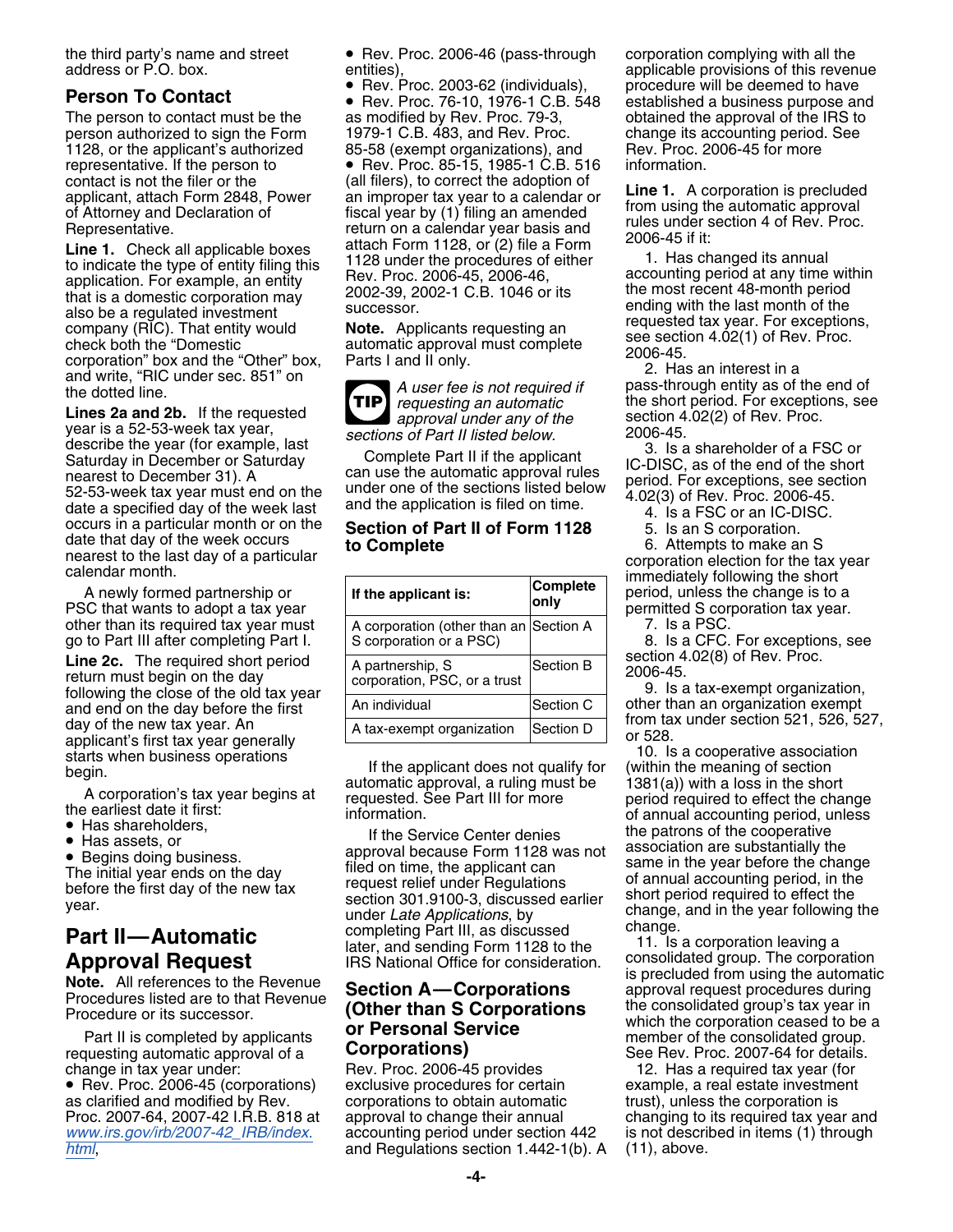**Note.** If the corporation is precluded **Section B—Partnerships, S** entity has changed its annual from using the automatic approval **Corporations Personal** accounting period at any time within from using the automatic approval **Corporations, Personal** accounting period at any time with rules because of items (2) or (3),<br>
rules because of items (2) or (3), **Service Corporations, and** the most recent 48-month peri Fines because of hemis ( $2$ ) of ( $3$ ), **Service Corporations, and** listed above, it can nevertheless **Service Corporations, and** business year that meets the **the contract that meets the following changes** are not business year that meets the<br>25-netcent gross receints test **the section of the exclusive procedures** for a considered prior changes in a exclusive procedures for a considered prior changes in annual 25-percent gross receipts test partnership, S corporation, PSC, or accounting period: (a) a change to a described in section 5.04 of Rev. essensed in sesion sign is required tax year or ownership tax Proc. 2006-45.

Part II—Automatic Approval Request<br>earlier under the proval Request<br>earlier under Where To File. Do not<br>exception of trusts with the<br>exception of trusts exempt from<br>exception of trusts exempt from<br>exception of trusts exemp complete Part III. If the corporation is<br>requesting to change to a natural<br>business year that satisfies the<br>25-percent gross receipts test, also described in Rev. Rul. 90-55,<br>include its gross receipts test, also described

If the answer to question 1 is "Yes"<br>
because the applicant is a CFC that<br>
time 4. A partnership, S corporation, and has obtained the consent of the<br>
wends to make a one-month deferral<br>
election under section 896(c)(2), s

the foreign corporation.<br>
The answer to question 1 is "No," could be the film and accounting period is a material of the answer to question 1 is "No," could then they is before a Federal (area) of the answer to question 1 706(b)(4)(B). 4.01(2) of Rev. Proc. 2006-46 if the court. The applicant must also

automatically change to a natural **Trusts Trube 1.1 Trusts** requested tax year. For this purpose,<br>business year that meets the **Rev. Proc. 2006-46 provides** the following changes are not change, or retain its annual year; (b) a change from a 52-53 week accounting period under section 442 tax year to a non-52-53 week tax year<br>If the answer to question 1 is and Regulations section 1.442-1(b). that ends with reference to the same<br>The submatic engangle same calendar month, a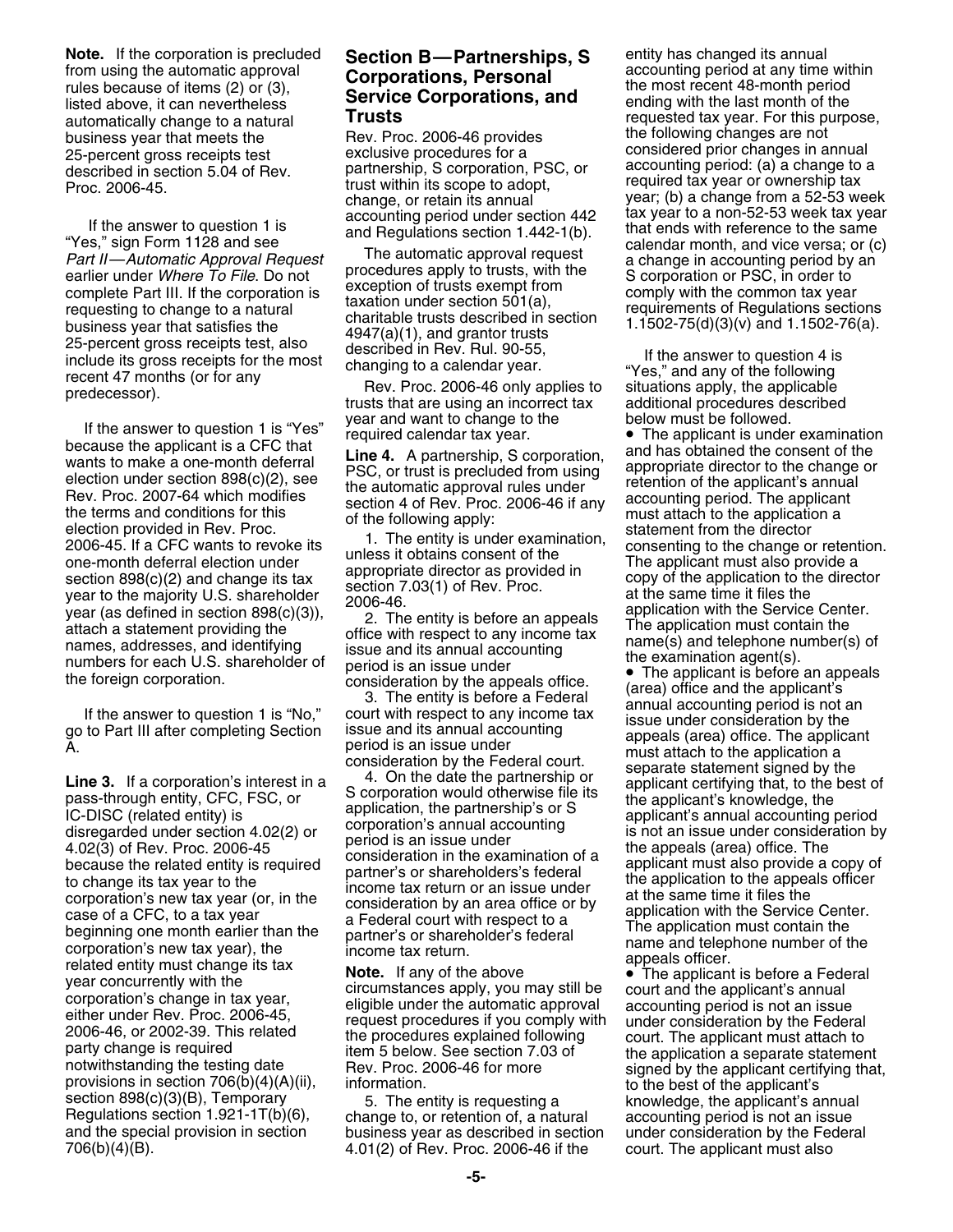because the applicant (or a partner or<br>shareholder) is under examination period will not qualify as the<br>and has not obtained the appropriate taxpayer's natural business year. **Section C—Individuals** and has not obtained the appropriate and any axplayer stratural business year.<br>
director's consent to the change or 3. Special rules:<br>
To apply the 25-percent gross "Yes," and the restrictions of section<br>
accounting period consideration by the appeals office or. Federal court, do not complete Part b. If the taxpayer has a III. If the answer to question 9 is

described in item (5) above, go to the gross receipts of its predecessor **Organizations**<br>Part III after completing Section B. The purposes of computing the the above A tax-exempt organization can

is also "Yes"), sign Form 1128 and<br>see *Part II—Automatic Approval* have a 47-month period of gross Under Rev. Proc. 85-58, an<br>Request under Where To File, above. The receipts (36-month period for the organization exempt u *Request* under *Where To File*, above. receipts (36-month period for the corganization exempt under section<br>Do not complete Part III, If the answer requested tax year plus an additional 501(a) does not have to file Form Do not complete Part III. If the answer requested tax year plus an additional 501(a) does not have to file Form<br>to question 4 is "Yes" (and the state of the form of the mooth period for comparing the state following condit to question 4 is "Yes" (and the 11-month period for comparing the 1128 unless the 1128 uncless the formulation  $\frac{1}{2}$  is "No") requested tax year with other answer to question 5,  $\hat{b}$ , or 7 is "No"), requested tax year with other described in section 3.03 of Rev.<br>no to Part III after completing Section potential tax years), then it cannot Proc. 85-58 apply:

and the Section of the Section of the Section of the Section of the Section of the Section of the Section of the Section of the Section of the Section of PSC and the equested tax year is a electing S corporation, or PSC an most recent 47 months (or for any<br>predecessor) to compute the 25 calendar year that includes the<br>necessor) to compute the 25 calendar year that includes the<br>necessor) to compute the 25 calendar year that includes the

provide a copy of the application to the 25-percent test described in a, administrative procedure published the government counsel at the same above. If one or more other annual by the IRS. time it files the application with the accounting periods produce higher **Line 8.** Answer "Yes" if the Service Center. The application must averages of the three percentages produce higher **Line 8.** Answer "Yes" if the Ser If the answer to question 4 is "No" requested annual accounting period, as a term and condition of the taxpayer's request to request to approval of the taxpayer's request to request to cause the applicant (or a partner or

accounting period or the applicant is receipts test for any particular year, 4.02 of Rev. Proc. 2003-62 (or its<br>before an appeals office or Federal the taxpayer must compute its gross successor) do not apply, sign Form<br>cou accounting period is an issue under accounting used to prepare its federal *Approval Request* above under<br>consideration by the appeals office or income tax returns for such tax year. Where To File. Do not complete Part

predecessor organization and is "No," go to Section A of Part III. If the answer to question 4 is "No" continuing the same business as its<br>solely because of a prior change as predecessor, the taxpayer must use<br>described in item (5) above, go to the gross receipts of its predecessor **Organ** 

percent gross receipts test.<br>
The *I*. For an S corporation, an beginning of the short period resulting<br>
1. Prior 3 years gross receipts:<br>
a. Gross receipts from sales and that as of the first day of the first<br>
that as of a. Gross receipts from sales and<br>services for the most recent 12-month<br>period that ends with the last month<br>of the requested annual accounting<br>of the requested annual accounting<br>of the requested annual accounting<br>(includin above is made for the two preceding<br>
12-month periods ending with the last disregarded if such shareholder is not<br>
month of the requested annual subject to tax on any income<br>
accounting period.<br>
accounting period.<br>
account Organizations described in section and the S corporation. 401(a); and 2. Natural business year: Tax-exempt shareholders are not • Organizations requesting a change 2. Natural business year.<br>
a. Except as provided in b, below, disregarded, however, if the S<br>
in 1 above equals or exceeds 25<br>
in 1 above equals or exceeds 25<br>
percent, then the requested annual an S corporation that wants b. The taxpayer must determine applicable to taxpayers changing their Rev. Proc. 76-10 does not apply whether any annual accounting tax years contained in Regulations to: period other than the requested section 1.442-1(b), Rev. Proc. • Farmers' cooperatives exempt from annual accounting period also meets 2002-39, or any other applicable federal income tax under section 521,

Part III after completing Section B. for purposes of computing the A tax-exempt organization can<br>
If the answer to question 4 is "Yes" and the answer to question 5, 6, or 7 c. If the taxpayer (including any the simplified

- 
- 
-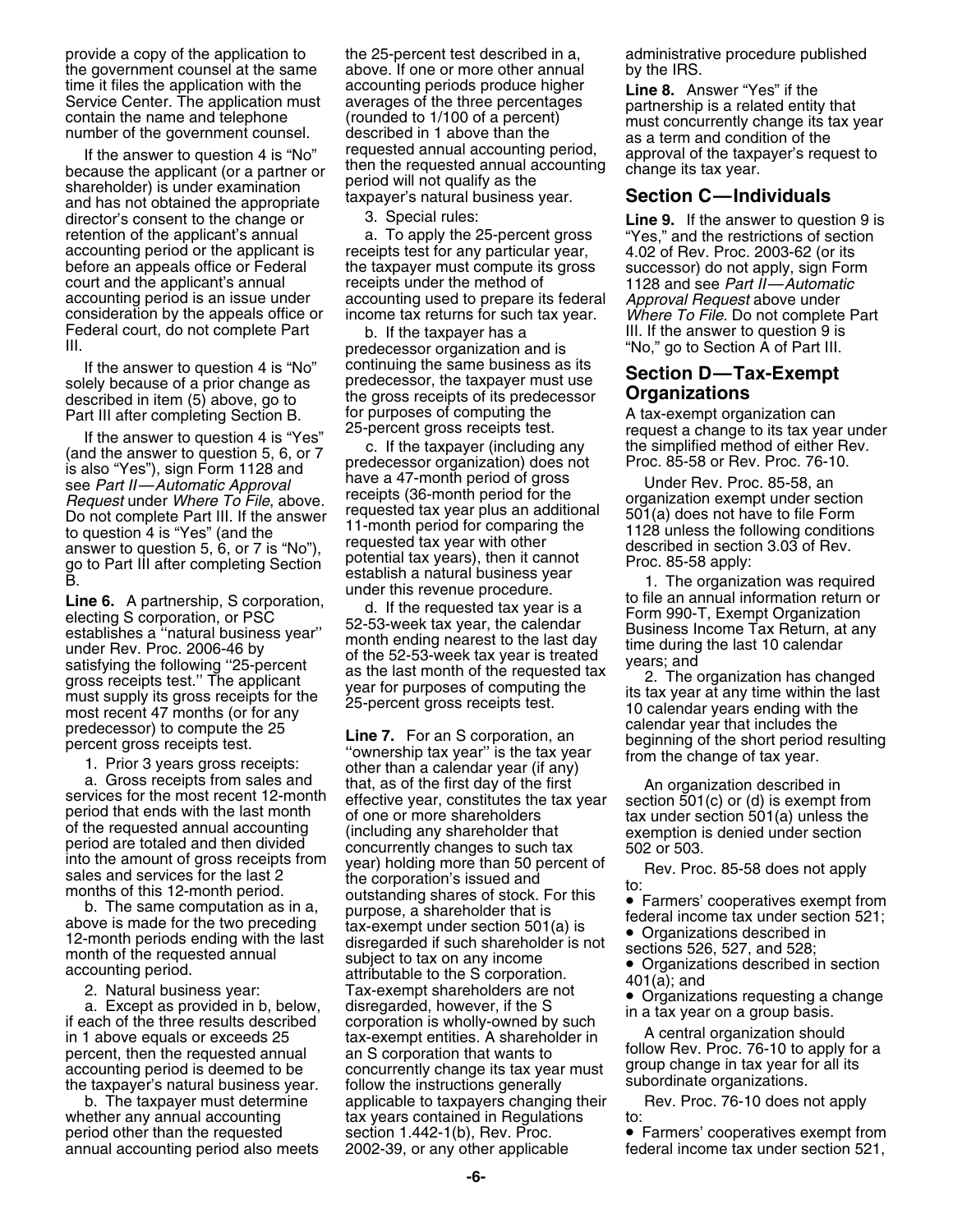• Certain organizations that have unrelated business taxable income partnership, S corporation, personal establish a natural business year defined in section 512(a), and service corporation, or trust and any under the annual business cycle test<br>• Organizations that are private of the following situations apply, the or seasonal business test of sections • Organizations that are private

section 3.03 of Rev. Proc. 85-58 appropriate director to the change or Form 1128 and see *Part* must attach to the application a proportion a proportion a proportion a proportion a preceding tax wears. question 10 is "Yes," and Rev. Proc.

| If the applicant is:                                                            | <b>Complete only</b>                                                 |  |
|---------------------------------------------------------------------------------|----------------------------------------------------------------------|--|
| A corporation (other<br>than an S corporation,<br>10/50 corporation, or<br>CFC) | Sections A and<br>B, plus any<br>other applicable<br>section in Part |  |
| An S corporation                                                                | Sections A and                                                       |  |
| A partnership                                                                   | Sections A and                                                       |  |
| A CFC or 10/50<br>corporation                                                   | Sections A and                                                       |  |



if the automatic approval rules or explormance of the application is late.<br>**Line 4a.** Attach an explanation of 2011-1.

section to request a ruling on an applicant is encouraged to include all attached to Form 1128 at the time the<br>Adoption of, change to, or retention of a relevant facts and circumstances that a form is filed. See Rev. Proc adoption of, change to, or retention of relevant facts and circumstances that form is filed. See Rev<br>a tax vear. Proc. Proc. Proc. Proc. 2011-11: Proc. 2011-12: 2011-12: 2011-12: 2011-12: 2011-12: 2011-12: 2011a tax year. may establish a business purpose.

**Line 1.** If the applicant is a **Line 4b.** If the applicant requests to foundations defined in section 509(a). applicable additional procedures 5.03(1) and 5.03(2) of Rev. Proc.<br>**1.ing 10** If the appurer to question 10 described below must be followed. 2002-39 it must provide its gross

is "Yes," and the organization is a **•** The applicant is under examination in receipts from sales or services and<br>section 501(a) organization to which and has obtained the consent of the approximate inventory costs (where section 501(a) organization to which and has obtained the consent of the approximate inventory costs (whe<br>section 3.03 of Rey, Proc, 85-58 appropriate director to the change or applicable) for each month in the applies or a central organization to retention of the applicant's annual requested short period and for each which Rev. Proc. 76-10 applies, sign accounting period. The applicant month of the three immediately which Rev. Proc. 76-10 applies, sign accounting period. The applicant month of the three in<br>Form 1128 and see Part must attach to the application a preceding tax years. *II—Automatic Approval Request* statement from the director<br>above under *Where To File*, Do not consenting to the change or retention above under *Where To File*. Do not consenting to the change or retention If the applicant is requesting to complete Part III. If the answer to of its annual accounting period. The change to a natural business year complete Part III. If the answer to of its annual accounting period. The change to a natural business year<br>question 10 is "Yes," and Rev. Proc. applicant must also provide a copy of that satisfies the 25-percent gross 85-58 and 76-10 do not apply, go to the application to the director at the receipts test described in section Part III. Same time it files the application with 5.03(3) of Rev. Proc. 2002-39, the IRS National Office. The applicant must supply its gross the IRS National Office. The applicant must supply its gross<br>application must contain the name(s) ereceipts for the most recent 47

change, or retain a tax year that appeals (area) office. The applicant (Form 1128, Part ii) are not required cannot use the automatic procedures must attach to the application a to pay a user fee when Form 1128 is listed i separate statement signed by the Also, the applicant must complete appropriate person certifying that, to<br>the specific section(s) in Part III that the best of that person's knowledge,<br>applies to that particular applicant. The entity's annual accounting pe **Sections of Part III of Form 1128** the appeals (area) office. The applicant must also provide a copy of and Rev. Proc. 2002-39 must pay a applicant must also provide a copy of user fee. A request for an exempt the applica the application to the appeals officer organization letter ruling on a change<br>at the same time it files the same in tax year under Rev. Proc. 2011-8, at the same time it files the in tax year under Rev. Proc. 2011-8, **If the applicant is: Complete only** application with the IRS National 2011-1 I.R.B. 237 at *[www.irs.gov/irb/](http://www.irs.gov/irb/2011-01_IRB/index.html)* Office. The application must contain *[2011-01\\_IRB/index.html](http://www.irs.gov/irb/2011-01_IRB/index.html)*, also the name and telephone number of requires payment of a user fee. the appeals officer.

Example to the applicant is before a Federal<br>
The applicant is before a Federal<br>
Count and the applicant's annual<br>
Count and the applicant's annual<br>
Count and the applicant's annual<br>
Count and the applicant is before a Fed corporation E person's knowledge, the entity's<br>annual accounting period is not an the above paragraphs are published<br>lissue under consideration by the<br>the requested tax year until also provide a copy of the application  $\frac$ *the requested tax year until* also provide a copy of the application original annual update. The this application is approved.<br>
to the government counsel at the annual updates are published as

the legal basis supporting the **Section A—General** Payment of the user fee (check or requested tax year. Include all **Information** authority (statutes, regulations, etc.) money order made payable to the

or seasonal business test of sections **Line 10.** described below must be followed. 2002-39, it must provide its gross If the answer to question 10

**Part III—Ruling Request**<br>
Note. All references to Revenue<br>
Procedures are to that Revenue<br>
Procedure or its successor.<br>
Procedure or its successor.<br>
Procedure or its successor.<br>
Procedure or its successor.<br>
The applicant

The applicant is before a Federal **A** separate user fee is also<br> **EXECUTE:** The applicant a section of the conditional of the conditional section of the conditional conditional conditional conditional conditional condition

Extract the same time it files the application with<br>
Rev. Proc. 2002-39 provides the<br>
general procedures for obtaining<br>
approval to adopt, change, or retain a<br>
dephone number of the<br>
lack year for taxpayers not qualifying<br>

All applicants must complete this example interpreting the requested year. The Internal Revenue Service) must be<br>All applicants must complete this express supporting the requested year. The Internal Revenue Service) must b